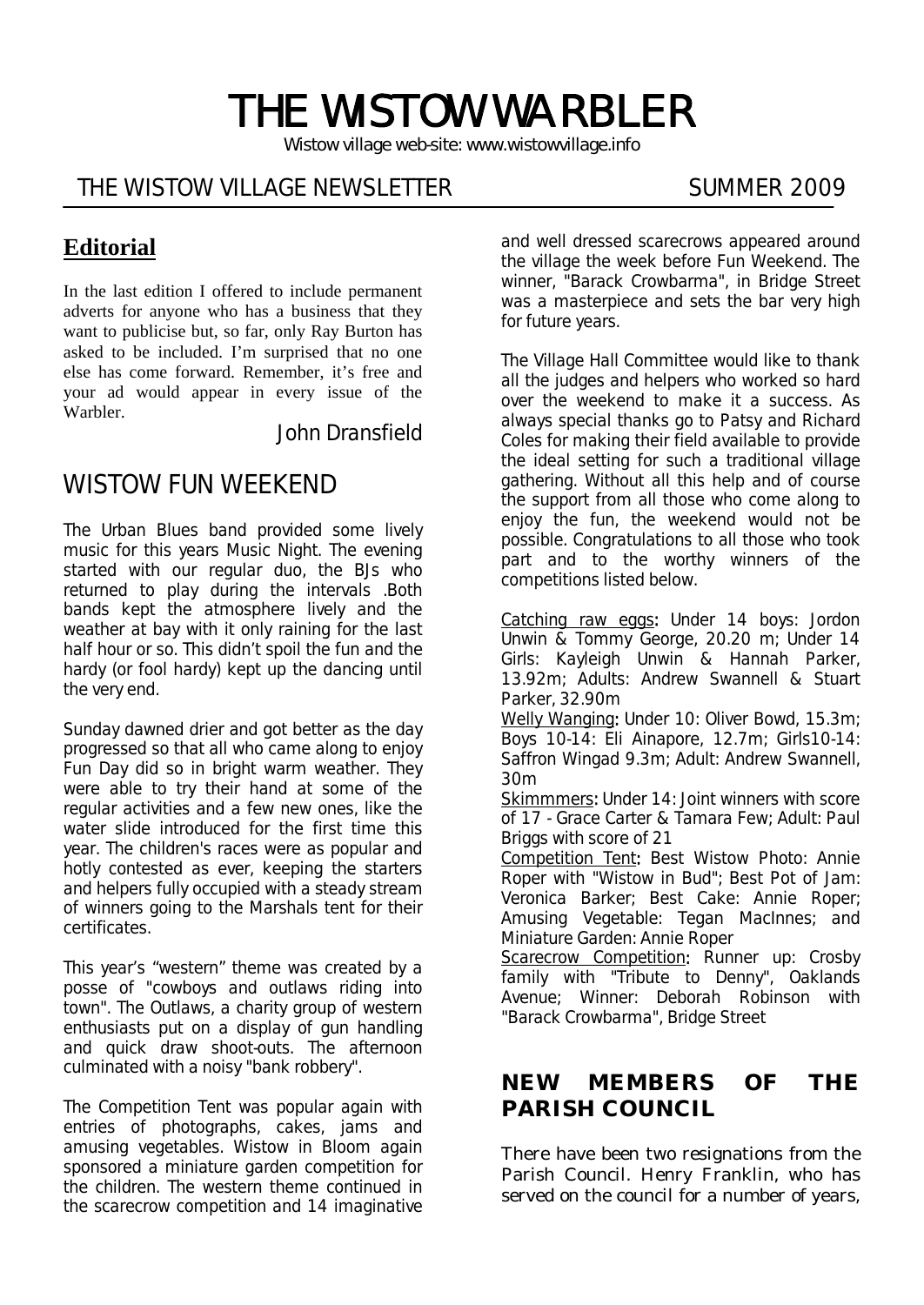latterly as Chairman, resigned in anticipation of relocating out of the village, while Gordon MacInnes resigned due to his ongoing health problems. Many thanks go to both Henry and Gordon for their past service on behalf of the village.

At the AGM in May, Richard Farrar was voted in as the new Chairman, with Chris Leigh being voted Vice Chairman. Jeremy Carter, of The Grove, and Deborah Rice, of Harris Lane, have also been co-opted onto the council to replace Henry and Gordon. Good luck to both of them and thanks for stepping forward to do their bit for the village.

As an interim measure, Peter Bucknell, one of our District Councillors, has been coopted to fill in for Deborah Robinson, who is recuperating from an operation and will need time to fully recover. Best wishes to Deborah, and thanks to Peter for once again stepping into the breech.

#### **MESSAGE FROM THE THREE HORSESHOES**

Julia, Gerry and Nick would like to thank all their customers – both diners and drinkers – who have supported them since they took over the pub in April 2005.

For those of you who don't yet visit the pub, excellent good-value pub grub is served every day; lunch 7 days a week, and dinner every evening except Sunday; ring 822270 to book a table. They also serve excellent real ales (Adnams Bitter and Broadside) and are listed in CAMRA's Good Beer Guide.

A charity quiz is held on the last Wednesday of each month, and a new introduction is Nintendo Wii sports available on the big screen; ask at the bar if you'd like to play.

#### RAY BURTON SERVICES

Ray Burton, of Mill Road, undertakes all aspects of garden work, including: tree surgery; hedge trimming; installation of decking, patios and walls;

installation and repair of fences; turf supplied and laid; lawn cutting and treatment; sheds erected, repaired and re-felted; chipping and removal of refuse; gutters cleaned.

Ray is a registered waste carrier, is NPTC qualified, and carries full liability insurance. If you need any work doing you can contact Ray on 822492, or on his mobile 07741 224630.

#### **WISTOW's NEW VILLAGE SIGN**

Well, after all this time we now have our new village sign. As I'm sure you've all seen by now, this is sitting proudly between the benches on the green at the corner of Bridge Street and Manor Street. All that remains to be done is a slate coping for the brick plinth. Well done to everyone concerned in bringing this Parish Plan action to fruition.

I personally think it looks great, and has a real impact as you enter the village from the Toll. I know that different people have different tastes, but I hope everyone in the village is pleased with it.

# Wistow in Bloom

Judging by Anglia in Bloom took place on Wednesday 8th July and, who knows, we may improve on last year's Silver award and get Silver Gilt – fingers crossed. We'll know the results in September.

This year the judges stressed that the two main criteria on which they base their assessment are "the extent to which the village environment is conserved and enhanced", and "the extent to which the village involves local residents, in particular children". So it is not all about loads of floral displays, although these play a part in the overall village environment.

The judges particularly commented on the attractive nature of the playing fields, the colourful and well-tended gardens on Oaklands Close, and the bird feeding stations and bird identification leaflets. As part of "conservation" they were impressed by the planting of the additional lime trees outside Rooks Grove Farm, and, as part of "involvement", by the children's vegetable plots in Sue Sykes' garden on Oaklands Avenue.

They also liked the tree identification board on the green. However, it is understood that Wistow Parish Council has refused permission for this